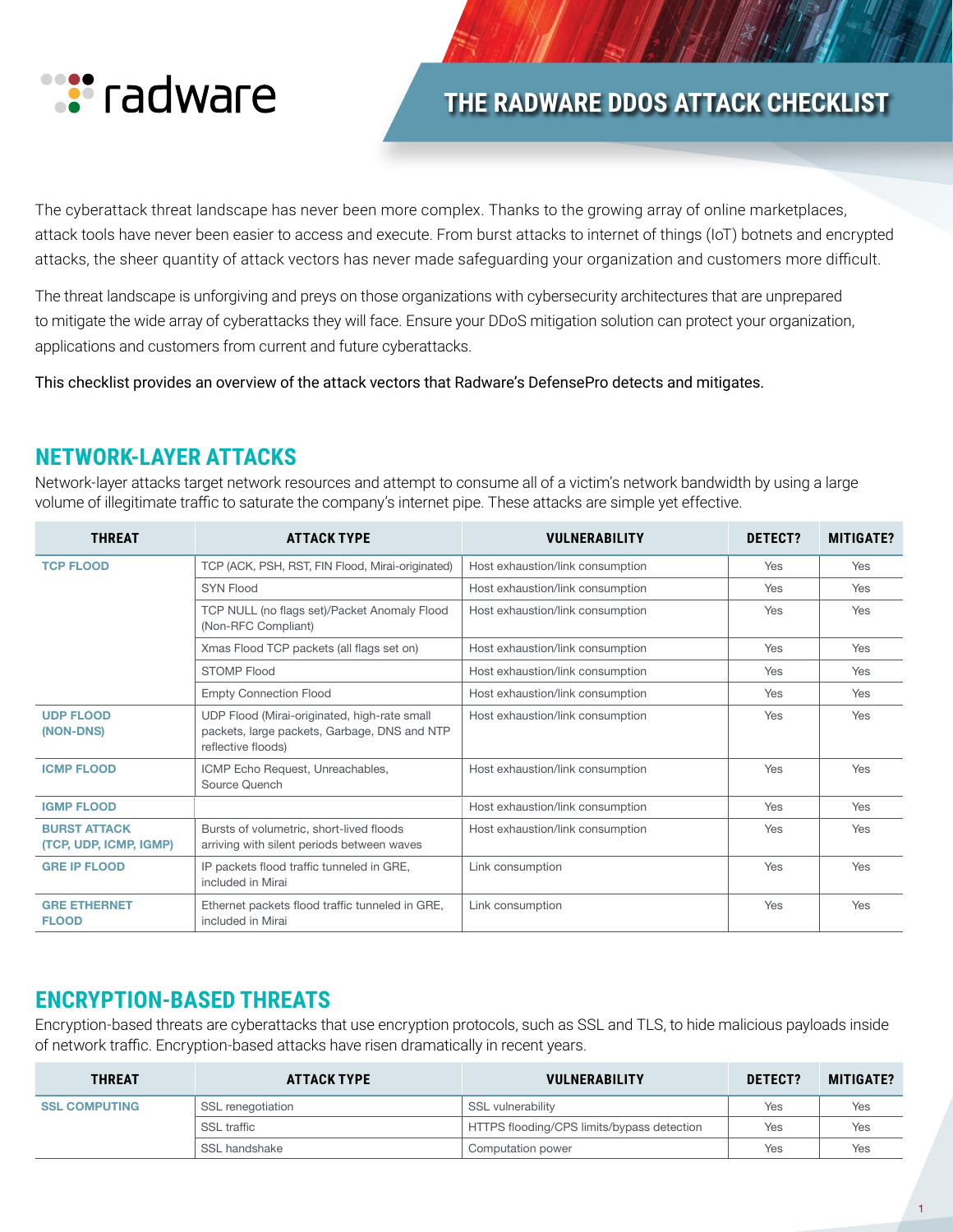

## **APPLICATION-LAYER ATTACKS**

Recent years have brought a rise in DDoS attacks targeting applications. They primarily target application protocols that possess exploitable weaknesses, including HTTP and HTTPS protocols, DNS, SMTP, FTP, VoIP and others.

| <b>THREAT</b>                                        | <b>ATTACK TYPE</b>                                                                                                                                                                        | <b>VULNERABILITY</b>                                                                                                                                                                                                                                                                                                                                                                                                       | DETECT? | <b>MITIGATE?</b> |
|------------------------------------------------------|-------------------------------------------------------------------------------------------------------------------------------------------------------------------------------------------|----------------------------------------------------------------------------------------------------------------------------------------------------------------------------------------------------------------------------------------------------------------------------------------------------------------------------------------------------------------------------------------------------------------------------|---------|------------------|
| <b>HTTP (GET/POST)</b><br><b>FLOOD ATTACK</b>        | HTTP Get/Put/Post flooding                                                                                                                                                                | Host exhaustion/link consumption                                                                                                                                                                                                                                                                                                                                                                                           | Yes     | Yes              |
|                                                      |                                                                                                                                                                                           | Processing power                                                                                                                                                                                                                                                                                                                                                                                                           | Yes     | Yes              |
|                                                      | <b>HTTP</b> vulnerability                                                                                                                                                                 | Protocol/RFC                                                                                                                                                                                                                                                                                                                                                                                                               | Yes     | Yes              |
| <b>HTTP FLOOD</b>                                    | Get request                                                                                                                                                                               | Host exhaustion                                                                                                                                                                                                                                                                                                                                                                                                            | Yes     | Yes              |
|                                                      | Post request - variable values                                                                                                                                                            | Host exhaustion                                                                                                                                                                                                                                                                                                                                                                                                            | Yes     | Yes              |
|                                                      | Put request                                                                                                                                                                               | Host exhaustion                                                                                                                                                                                                                                                                                                                                                                                                            | Yes     | Yes              |
|                                                      | Search engine flood                                                                                                                                                                       | Backend database                                                                                                                                                                                                                                                                                                                                                                                                           | Yes     | Yes              |
|                                                      | Login page flood                                                                                                                                                                          | Backend authentication                                                                                                                                                                                                                                                                                                                                                                                                     | Yes     | Yes              |
|                                                      | <b>Brute Force</b>                                                                                                                                                                        | Confidentiality/backend<br>authentication server                                                                                                                                                                                                                                                                                                                                                                           | Yes     | Yes              |
| <b>SMTP FLOOD</b>                                    | Email spoofing and backscatter                                                                                                                                                            | Host exhaustion/link consumption                                                                                                                                                                                                                                                                                                                                                                                           | Yes     | Yes              |
| <b>FTP FLOOD</b>                                     | Establishing a large number of TCP connections<br>with the victim and sending requests for heavy<br>processing through FTP communication                                                  | Host exhaustion/link consumption                                                                                                                                                                                                                                                                                                                                                                                           | Yes     | Yes              |
| <b>FTP BRUTE FORCE</b>                               | FTP Credential Brute Force attack                                                                                                                                                         | FTP authentication integrity                                                                                                                                                                                                                                                                                                                                                                                               | Yes     | Yes              |
| <b>DNS</b>                                           | DNS volumetric attack (Query Flood)                                                                                                                                                       |                                                                                                                                                                                                                                                                                                                                                                                                                            | Yes     | Yes              |
|                                                      | <b>DNS Water Torture (Mirai)</b>                                                                                                                                                          | Host exhaustion/link consumption                                                                                                                                                                                                                                                                                                                                                                                           | Yes     | Yes              |
|                                                      | DNS amplification and reflection<br>(Response Flood)                                                                                                                                      | Host exhaustion/link consumption                                                                                                                                                                                                                                                                                                                                                                                           | Yes     | Yes              |
|                                                      | DNS cache poisoning                                                                                                                                                                       | Integrity/availability                                                                                                                                                                                                                                                                                                                                                                                                     | Yes     | Yes              |
| <b>SIP/VOIP</b>                                      | Register/Invite floods                                                                                                                                                                    | Application-layer attack on the Session<br>Initiation Protocol (SIP) in use in VoIP services,<br>targeted at causing denial of service to SIP<br>servers. A SIP Register flood consists of<br>sending a high volume of SIP Register or Invite<br>packets to SIP servers (indifferently accepting<br>endpoint requests as first step of an authentication<br>process), thereby exhausting their bandwidth<br>and resources. | Yes     | Yes              |
|                                                      | SIP Brute Force attack                                                                                                                                                                    | Detecting and mitigating attackers to try to<br>brute force login or create processing load on<br>SIP servers                                                                                                                                                                                                                                                                                                              | Yes     | Yes              |
| <b>SIP MALFORMED</b><br><b>PACKET</b>                | A SIP malformed attack consists of sending any<br>kind of nonstandard messages (e.g., malformed<br>SIP Invite) with an intentionally invalid input,<br>thereby making the system unstable |                                                                                                                                                                                                                                                                                                                                                                                                                            | Yes     | Yes              |
| <b>MIRAI - VALVE SOURCE</b><br><b>SPECIFIC FLOOD</b> | A targeted attack on Valve Source gaming<br>servers                                                                                                                                       | Link consumption                                                                                                                                                                                                                                                                                                                                                                                                           | Yes     | Yes              |
| <b>SLOW-RATE ATTACK</b>                              | Slow HTTP Get or Post requests                                                                                                                                                            | Processing power                                                                                                                                                                                                                                                                                                                                                                                                           | Yes     | Yes              |
| <b>(AKA RUDY OR</b><br><b>SLOWLORIS)</b>             |                                                                                                                                                                                           | Connections/sessions                                                                                                                                                                                                                                                                                                                                                                                                       | Yes     | Yes              |
|                                                      |                                                                                                                                                                                           | Memory                                                                                                                                                                                                                                                                                                                                                                                                                     | Yes     | Yes              |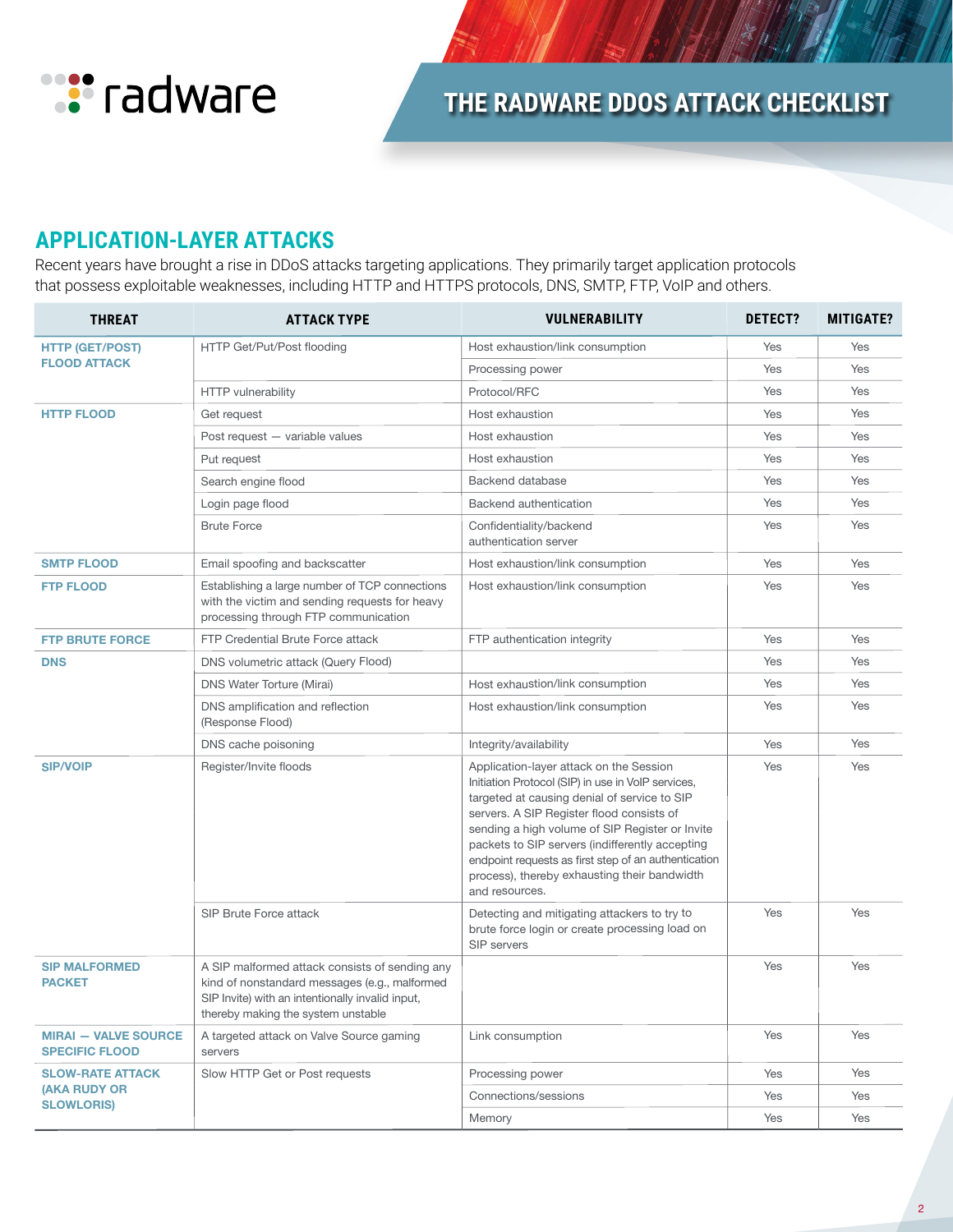

# **THE RADWARE DDOS ATTACK CHECKLIST**

## **ATTACK TECHNIQUES**

Hackers leverage a wide array of attack vectors to either bypass or overwhelm DDoS mitigation defenses.

| <b>THREAT</b>                          | <b>ATTACK TYPE</b>                                                          | <b>DETECT?</b> | <b>MITIGATE?</b> |
|----------------------------------------|-----------------------------------------------------------------------------|----------------|------------------|
| <b>VOLUMETRIC ATTACK</b>               | Reflective/Amplification attacks (DNS, NTP)                                 | Yes            | Yes              |
|                                        | TCP/UDP/ICMP/IGMP Flood                                                     | Yes            | Yes              |
|                                        | SYN/Push/ACK Flood                                                          | Yes            | Yes              |
|                                        | Malformed DNS queries/packets                                               | Yes            | Yes              |
|                                        | High-volume, properly formatted DNS queries                                 | Yes            | Yes              |
|                                        | DNS amplification/reflection attacks                                        | Yes            | Yes              |
| <b>RFC/COMPLIANCE ATTACK</b>           | Invalid Protocol, etc.                                                      | Yes            | Yes              |
| <b>COMPUTE-INTENSIVE ATTACK</b>        | <b>HTTP Slow Request</b>                                                    | Yes            | Yes              |
|                                        | <b>HTTP Slow Post</b>                                                       | Yes            | Yes              |
|                                        | <b>HTTP Slow Read</b>                                                       | Yes            | Yes              |
|                                        | Encrypted HTTP traffic flood                                                | Yes            | Yes              |
|                                        | <b>Empty Connection Flood</b>                                               | Yes            | Yes              |
|                                        | Hash DoS                                                                    | Yes            | Yes              |
|                                        | SSL renegotiation                                                           | Yes            | Yes              |
|                                        | Search engine and login page attacks exploiting backend databases           | Yes            | Yes              |
| <b>BRUTE FORCE ATTACK</b>              | HTTP Brute Force/web scan (login invalid/40x errors storm)                  | Yes            | Yes              |
|                                        | SMTP/FTP/SQL/MySQL/IMAP Brute Force                                         | Yes            | Yes              |
|                                        | Invalid website input parameters attack                                     | Yes            | Yes              |
|                                        | Search engine request attack                                                | Yes            | Yes              |
|                                        | DNS Brute Force (dictionary/zone enumeration - nonexistent domain)          | Yes            | Yes              |
|                                        | SIP Brute Force attack (SIP Request flood - Forbidden/Not Acceptable, etc.) | Yes            | Yes              |
|                                        | SMB/LDAP Brute Force                                                        | Yes            | Yes              |
| <b>INTRUSION/INFORMATION GATHERING</b> | Vulnerability exploit, buffer overflow, SQL injection, XSS, CSRF, etc.      | Yes            | Yes              |
| <b>RECONNAISSANCE - SCANNING</b>       | Vertical scanning, horizontal scanning                                      | Yes            | Yes              |
| <b>RECONNAISSANCE - VULNERABILITY</b>  | Identification of vulnerable application, host fingerprinting, etc.         | Yes            | Yes              |
| <b>COMMON ATTACK TOOLS</b>             | Sockstress (Layer 4 connection flood, zero window)                          | Yes            | Yes              |
|                                        | Slowloris/Pyloris (Slow HTTP Request)                                       | Yes            | Yes              |
|                                        | LOIC or variants (HTTP, TCP, UDP Flood)                                     | Yes            | Yes              |
|                                        | HOIC or variants (HTTP flooding with multithreading and booster scripting)  | Yes            | Yes              |
|                                        | nkiller2 (TCP Persist)                                                      | Yes            | Yes              |
|                                        | SIP call-control flood                                                      | Yes            | Yes              |
|                                        | THC-SSL (SSL renegotiation)                                                 | Yes            | Yes              |
|                                        | Recoil                                                                      | Yes            | Yes              |
|                                        | RUDY (Slow HTTP Post)                                                       | Yes            | Yes              |
|                                        | Hulk                                                                        | Yes            | Yes              |
|                                        | XerXeS DoS                                                                  | Yes            | Yes              |
|                                        | #RefRef DoS                                                                 | Yes            | Yes              |
|                                        | Dirt Jumper                                                                 | Yes            | Yes              |
|                                        | Apache Killer                                                               | Yes            | Yes              |
|                                        | SIPVicious, Sundayddr, SipP, SipCrack                                       | Yes            | Yes              |